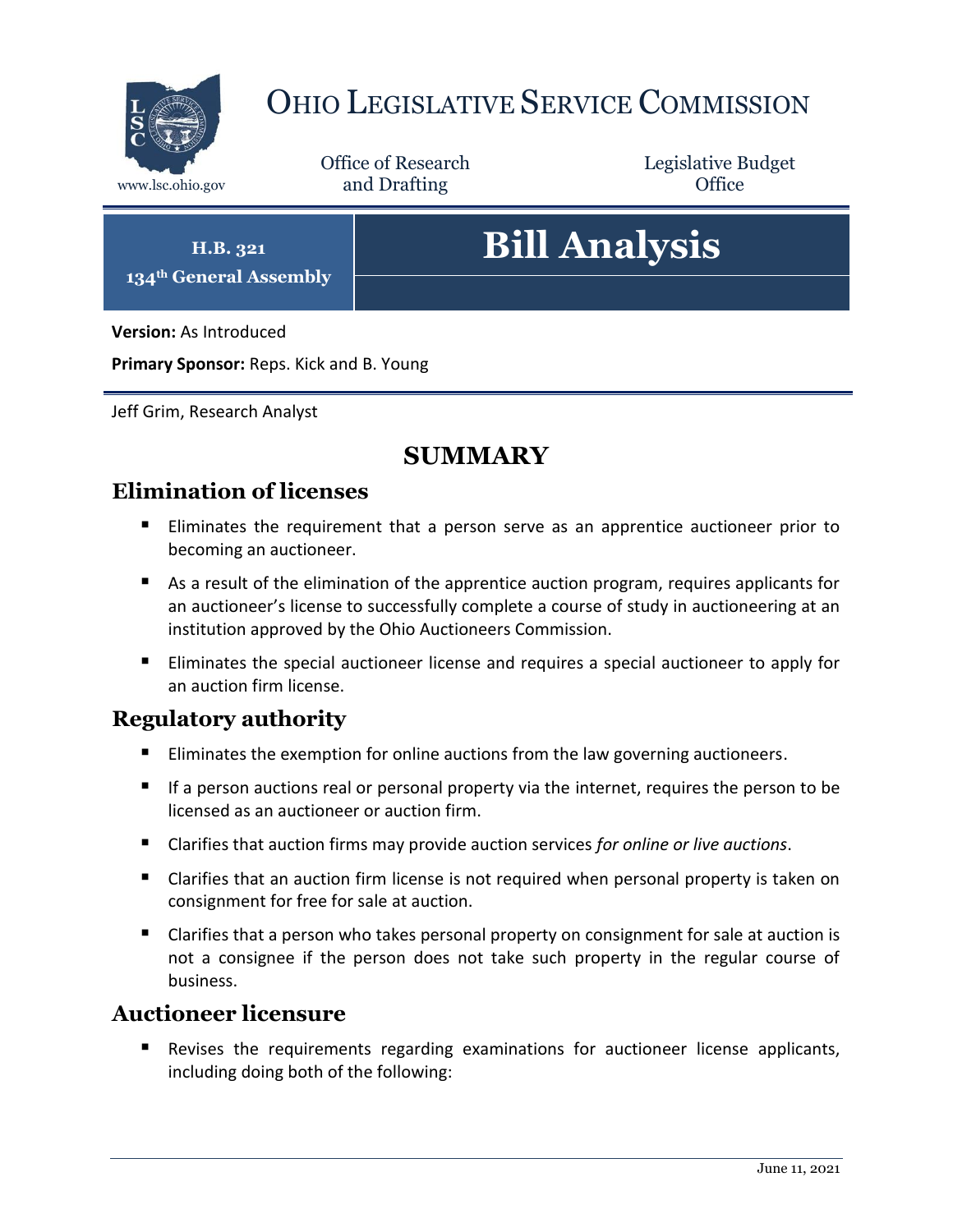- Eliminating the requirement that an applicant pass an oral examination administered by the Ohio Auctioneers Commission; and
- Requiring the Department of Agriculture to hold written examinations 12 times a year, rather than four times a year as under current law.
- Eliminates the authorization for an Ohio resident to conduct auctions in Ohio under authority of a license issued by another state with a reciprocal agreement with Ohio.
- Establishes requirements and procedures regarding an incomplete application for an auctioneer license, including a requirement that the Director of Agriculture deny an application if an applicant fails to submit required information within 90 days.

## **Continuing education**

- Requires a licensed auctioneer and an auction firm manager of a licensed auction firm, at the time of renewal, to submit an affidavit stating that the auctioneer or auction firm manager has completed the required continuing education (C.E.).
- **E** Establishes general requirements for licensed auctioneers and auction firm managers of licensed auction firms to complete eight hours of C.E. prior to the renewal of a license.
- Requires a licensed auctioneer and auction firm manager to complete C.E. in specific hours of instruction and in specific subjects, including contract law, auction ethics, and business math and accounting.
- **Specifies that an auctioneer license or auction firm license is automatically suspended if** the Director determines that a licensed auctioneer or the auction firm manager of a licensed auction firm has failed to complete the C.E. requirements and has falsified the affidavit.
- **E** Establishes procedures for lifting the suspension and establishes procedures to revoke a license if the licensed auctioneer or auction firm manager fails to submit proof of completion of C.E. in a specified time.
- **Expands the authority of the Ohio Auctioneers Commission to include oversight of C.E.** courses of study and providers of those courses.

#### **Miscellaneous**

- Eliminates a required transfer of money in the Auctioneers Fund to the Auction Recovery Fund if the Auctioneers Fund exceeds \$300,000.
- Allows a seller of property to withdraw the property from an absolute auction after the auction is opened and there is public solicitation or calling for bids if no bid is made within a reasonable time.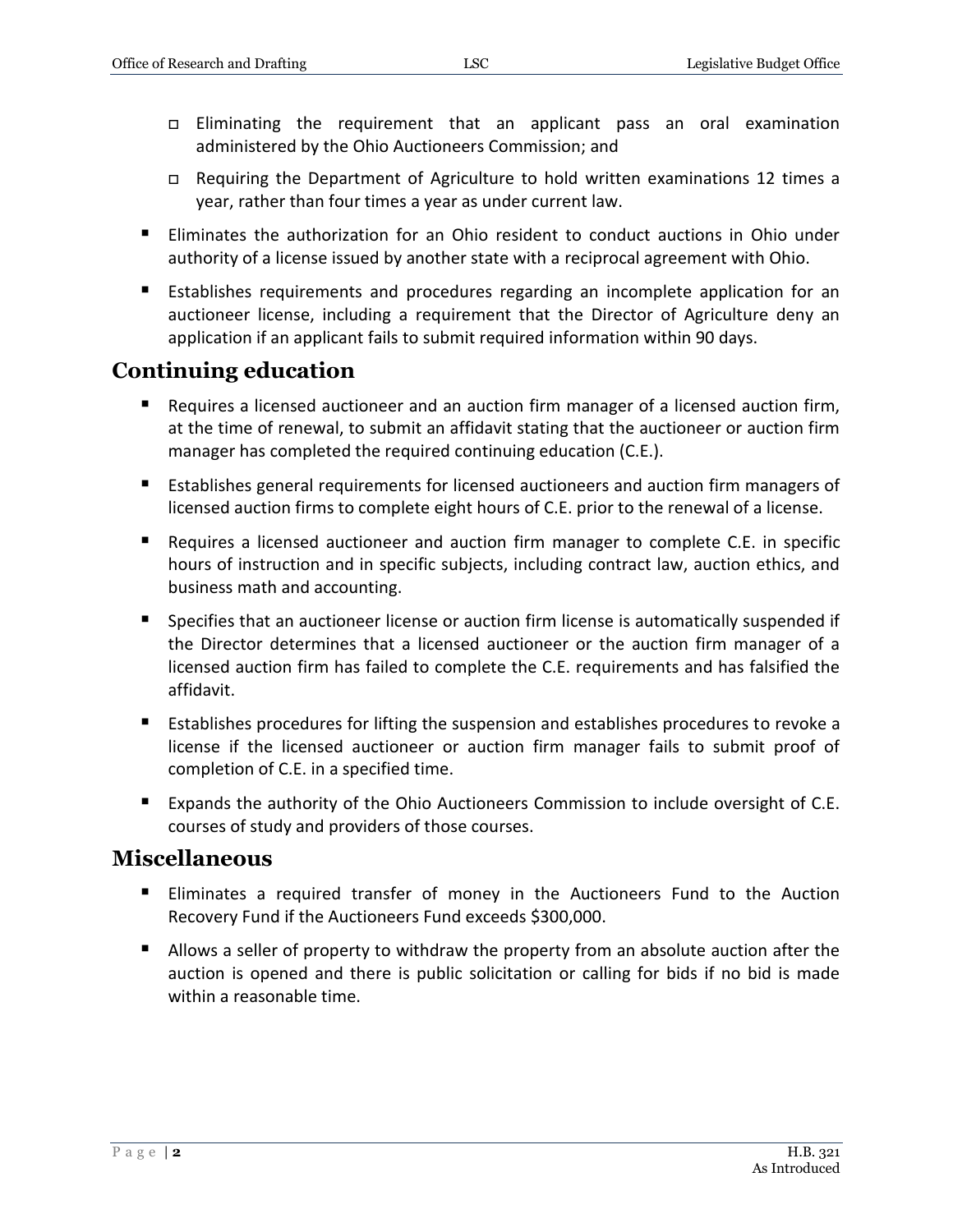## **DETAILED ANALYSIS**

#### **Overview**

In Ohio, the Ohio Department of Agriculture regulates auctions. A person who wishes to act as an auctioneer, apprentice auctioneer, special auctioneer, or manage a personal property auction (auction firm) must obtain a license to do so from the Department.<sup>1</sup> An auctioneer, apprentice auctioneer, special auctioneer, or auction firm must comply with requirements governing auction contracts, advertising, records, and sales. The Department may deny, refuse to renew, suspend, or revoke a license for certain causes, including failure to display proper signs relating to an auction.

The bill eliminates the apprentice and special auctioneer licenses. It also revises the Department's regulatory authority regarding internet auctions and consignment sales. It modifies and expands continuing education requirements for auction firm managers and licensed auctioneers. Finally, it makes changes to the laws governing auctioneer licensure and transfers of money from the Auctioneers Fund to the Auction Recovery Fund.

## **Elimination of licenses**

#### **Apprentice auctioneer license**

The bill eliminates the requirement that a person serve as an apprentice auctioneer prior to becoming a licensed auctioneer. Consequently, it eliminates the annual apprentice auctioneer license. Under current law, in order for a person to become a licensed auctioneer, the person must first serve as a licensed apprentice auctioneer for at least 12 months. The person also must participate as a bid caller in at least 12 auctions under the direct supervision of the apprentice auctioneer's sponsoring auctioneer.

An applicant for an apprentice auctioneer license must meet certain qualifications, including:

- 1. Providing proof of financial responsibility in an irrevocable letter of credit or a cash or surety bond of \$25,000;
- 2. Successfully completing a course of study at an institution approved by the State Auctioneers Commission; and
- 3. Passing oral and written examinations.<sup>2</sup>

Because of the elimination of the apprentice auctioneer program, the bill requires all applicants for an auctioneer's license to complete a course of study in auctioneering at an institution approved by the Commission prior to licensure. $3$ 

 $<sup>1</sup>$  An auction firm also takes and advertises personal property on consignment to be sold at auction by a</sup> licensed auctioneer (R.C. 4707.01).

<sup>2</sup> R.C. 4707.09, repealed.

<sup>3</sup> R.C. 4707.07 and Section 5.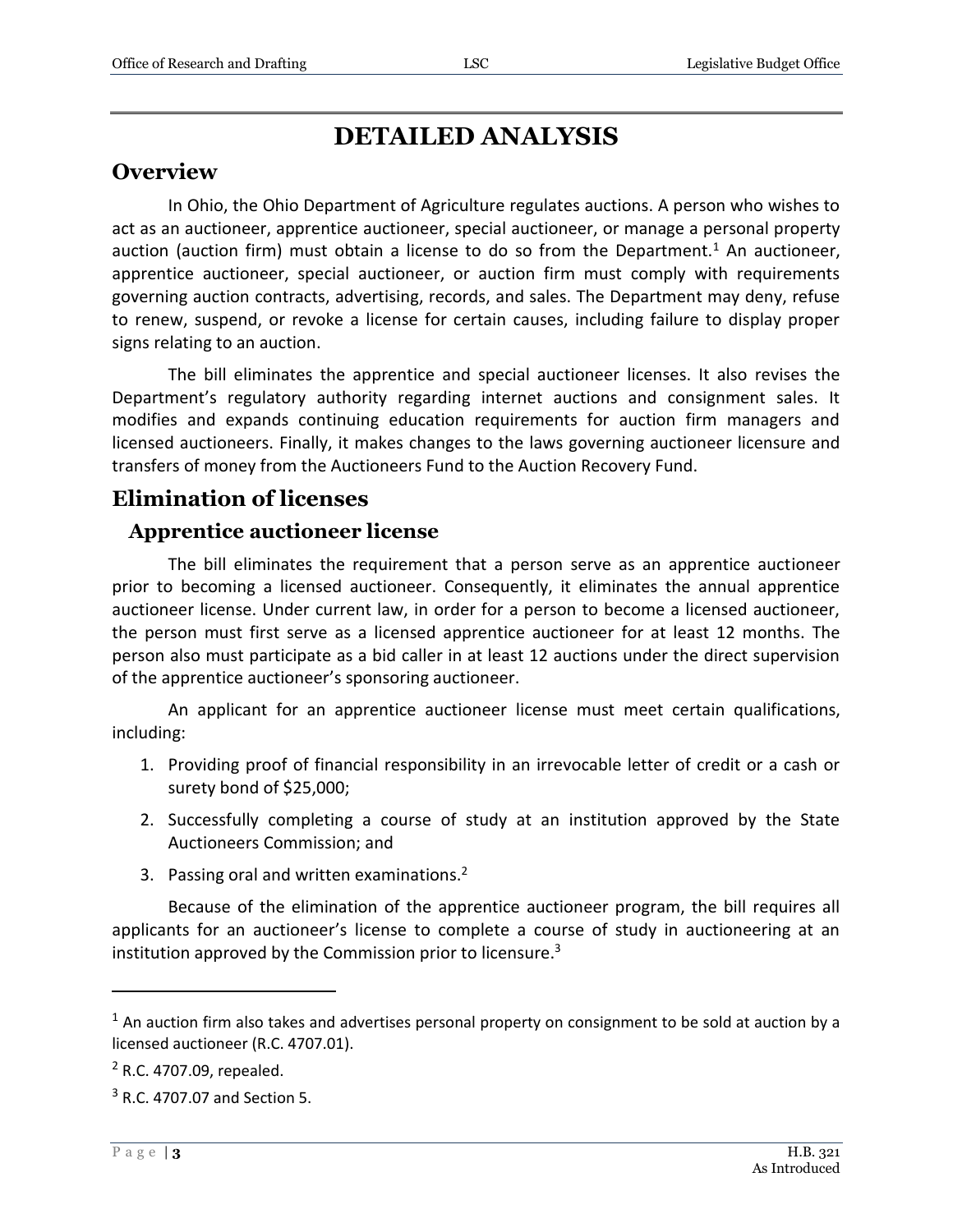#### **Special auctioneer license**

The bill eliminates the special auctioneer license and instead requires any previously licensed special auctioneer to apply for an auction firm license.<sup>4</sup> Under current law, the Department issues a special auctioneer's license to the principal owner of an auction company that has been in operation on or before May 1, 1991. According to an official from the Department, S.B. 146 (enacted in the 118<sup>th</sup> General Assembly) created the special auctioneer license as a transition from the previously issued auction company license to either an auctioneer or auction firm license, depending on the activity to be licensed. However, the official stated that the Department still issues special auctioneer licenses to three recipients.<sup>5</sup>

## **Regulatory authority**

#### **Internet auctions**

Current law exempts sales of real or personal property conducted over the internet from the law governing auctioneers, provided that they are not conducted in conjunction with a live auction. The bill eliminates this exemption. The bill retains the exemption for an auction mediation company. An auction mediation company is a company that provides a forum through the internet for a person to sell the person's real or personal property via submission of silent bids using a computer or other electronic device.<sup>6</sup>

The bill also clarifies that auction firms may provide auction services *for online or live auctions*. Current law does not stipulate the type of auctions for which services may be provided by an auction firm. An online auction is an auction or sale at auction of real or personal property that is conducted via a website or similar interactive communication media in which the website or communication media accepts or rejects bids and declares items, parcels, or lots sold. A live auction is an auction that is hosted by an auctioneer with the audience of bidders and the auctioneer in the same physical location.<sup>7</sup>

#### **Consignment sales**

The bill clarifies that an auction firm license is not required when personal property is taken on consignment for free for subsequent sale at auction. Further, the bill clarifies that a person who takes personal property on consignment for sale at auction is not a consignee if the person does not take such property in the regular course of business.<sup>8</sup> For example, according to a spokesperson for the Department, a person who takes (not for a fee or other

<sup>&</sup>lt;sup>4</sup> The licensing statute for special auctioneers, R.C. 4707.071, states that it is an annual license. However, the renewal statute, R.C. 4707.10(B)(1), states that the special auctioneer license is renewed biennially.

<sup>5</sup> Phone conversation with an official from the Department of Agriculture, August 2019.

 $6$  R.C. 4707.01 and 4707.02(B).

<sup>7</sup> R.C. 4707.01.

<sup>8</sup> R.C. 4707.01.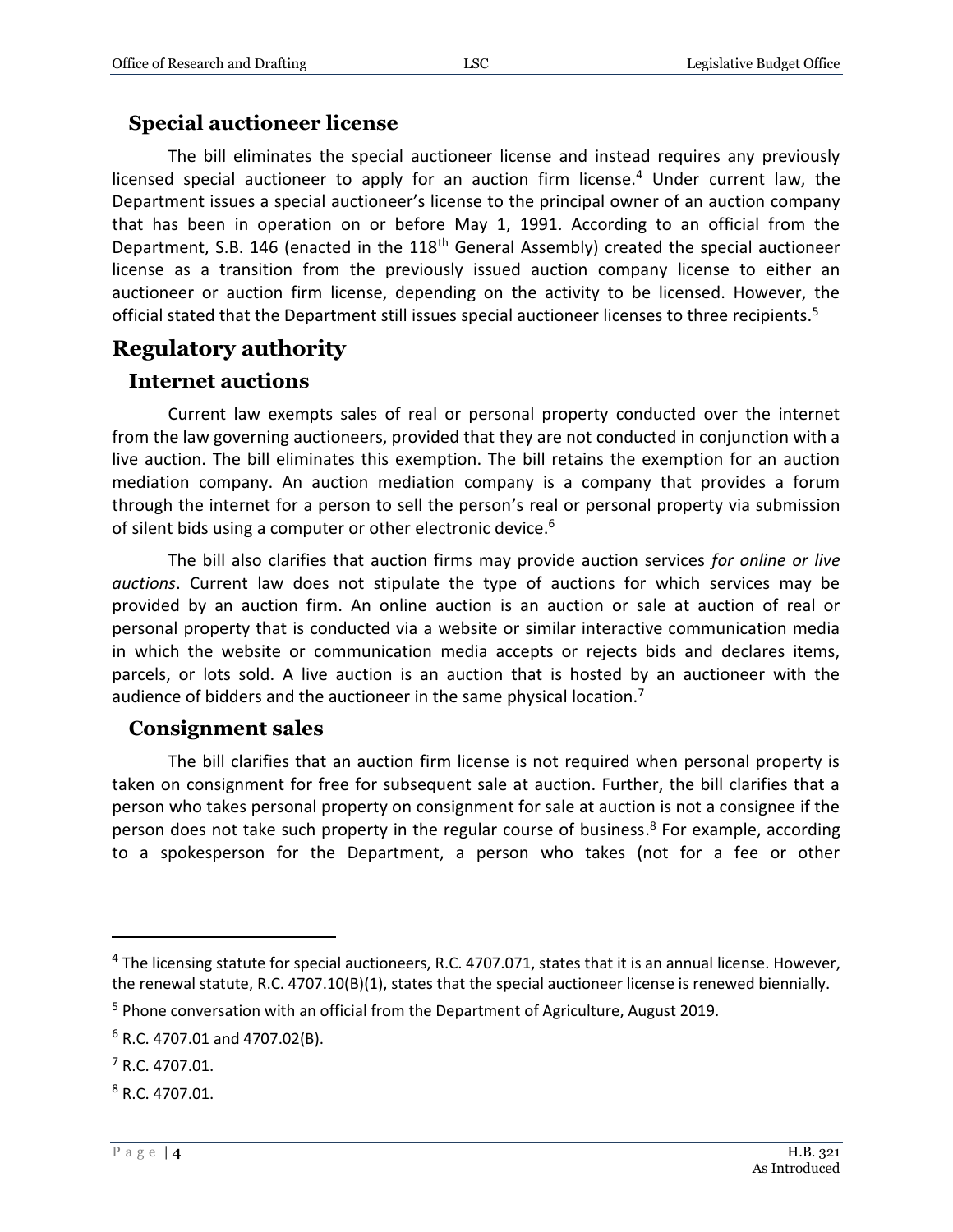consideration) the personal property of a parent, neighbor, or friend for sale online is not a consignee. Thus, the person would not fall within the scope of the law governing auctioneers.<sup>9</sup>

#### **Auctioneer licensure**

#### **Examinations**

The bill revises the requirements regarding oral and written examinations for auctioneer license applicants by doing all of the following:

- 1. Eliminating the requirement that an applicant pass an oral examination administered by the Commission (thus, also eliminating the requirement that the Commission administer the oral examination);
- 2. Requiring the Department to hold written examinations 12 times a year, rather than four times a year as under current law; and
- 3. Eliminating the requirement that a person retake an examination after the Department suspends their license. A Department official stated that a suspension is not of a length of time that is long enough to warrant a reexamination.<sup>10</sup>

#### **Reciprocity**

The bill eliminates the authorization for an Ohio resident to conduct auctions in Ohio under the authority of a license issued by another state. As such, the bill eliminates the Department's authority to waive schooling and apprenticeship requirements for an Ohio resident who holds a valid auctioneer license in another state that has a reciprocity agreement with Ohio. Under current law, the Department may waive those requirements if the resident:

- 1. Holds a valid auctioneer license issued by a state with which the Department has entered into a reciprocal licensing agreement; and
- 2. Is in good standing with that state.

Currently, the applicant must provide proof to the Department's satisfaction that the applicant has had two years of experience as an auctioneer immediately prior to the date of application. The experience must include at least 12 auctions in which the applicant was a bid caller in the reciprocal state.<sup>11</sup>

#### **Incomplete application**

The bill establishes procedures regarding an incomplete application for an auctioneer license. If the Department determines that an application is incomplete, it must notify the applicant that the application is incomplete and inform the applicant of the missing information. An applicant must submit the additional information within 90 days of being

 $9$  Email dated December 16, 2019.

<sup>&</sup>lt;sup>10</sup> R.C. 4707.04(C) and 4707.08(A). Phone conversation with an official from the Department of Agriculture, August 2019.

 $11$  R.C. 4707.07(D).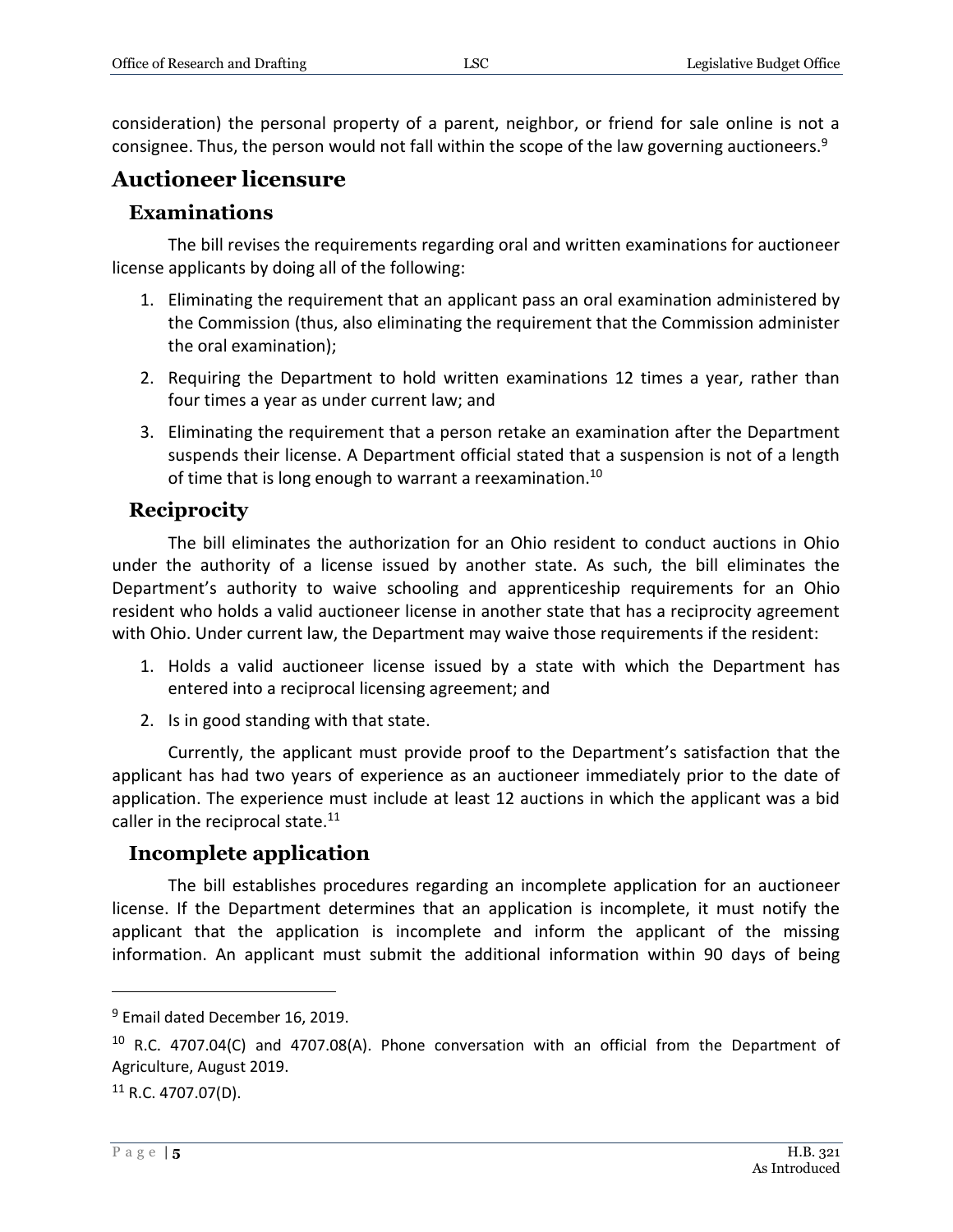notified by the Department. If an applicant fails to submit the required information within that 90-day period, the Department must deny the application and the applicant forfeits the application fee.<sup>12</sup>

#### **Continuing education**

#### **Requirements for auctioneers and auction firm managers**

The bill requires a licensed auctioneer, prior to renewal of the license, to include with a renewal application an affidavit stating that the licensee has completed eight hours of continuing education (C.E.) in accordance with the bill during the two years immediately preceding renewal of the auctioneer's license. Similarly, prior to renewing an auction firm's license, the auction firm manager of the licensed auction firm must include with a renewal application an affidavit stating that the auction firm manager has completed eight hours of C.E. in accordance with the bill during the two years immediately preceding renewal of the auction firm's license. The bill prohibits the Director from renewing an auctioneer or auction firm license unless the applicant demonstrates that all C.E. requirements have been completed.<sup>13</sup>

#### **Subjects**

Except as specified below, the bill requires a licensed auctioneer and an auction firm manager to complete the eight hours of C.E. as follows:

- 1. Three of the hours must include areas of instruction in any of the following: an overview of the law governing auctioneers; contract law; the Uniform Commercial Code; auction ethics; or trust or escrow accounts;
- 2. Five of the hours must include areas of instruction in any of the following areas: advertising and marketing; business math and accounting; insurance and liability; federal firearms law; business management; or motor vehicle, real estate, or personal property auctions.

If a licensed auctioneer has been issued a license with a validity period of 12 months or less, the auctioneer must complete four hours of C.E. as follows:

- 1. One hour in the areas of instruction described in (1) above;
- 2. Three hours in the areas of instruction described in (2) above.

A licensed auctioneer or an auction firm manager of a licensed auction firm may complete an area of instruction for C.E. hours in another state if both of the following apply:

1. The area of instruction has been approved by the appropriate state governing body in the other state;

 $12$  R.C. 4707.07(B).

 $13$  R.C. 4707.10(C).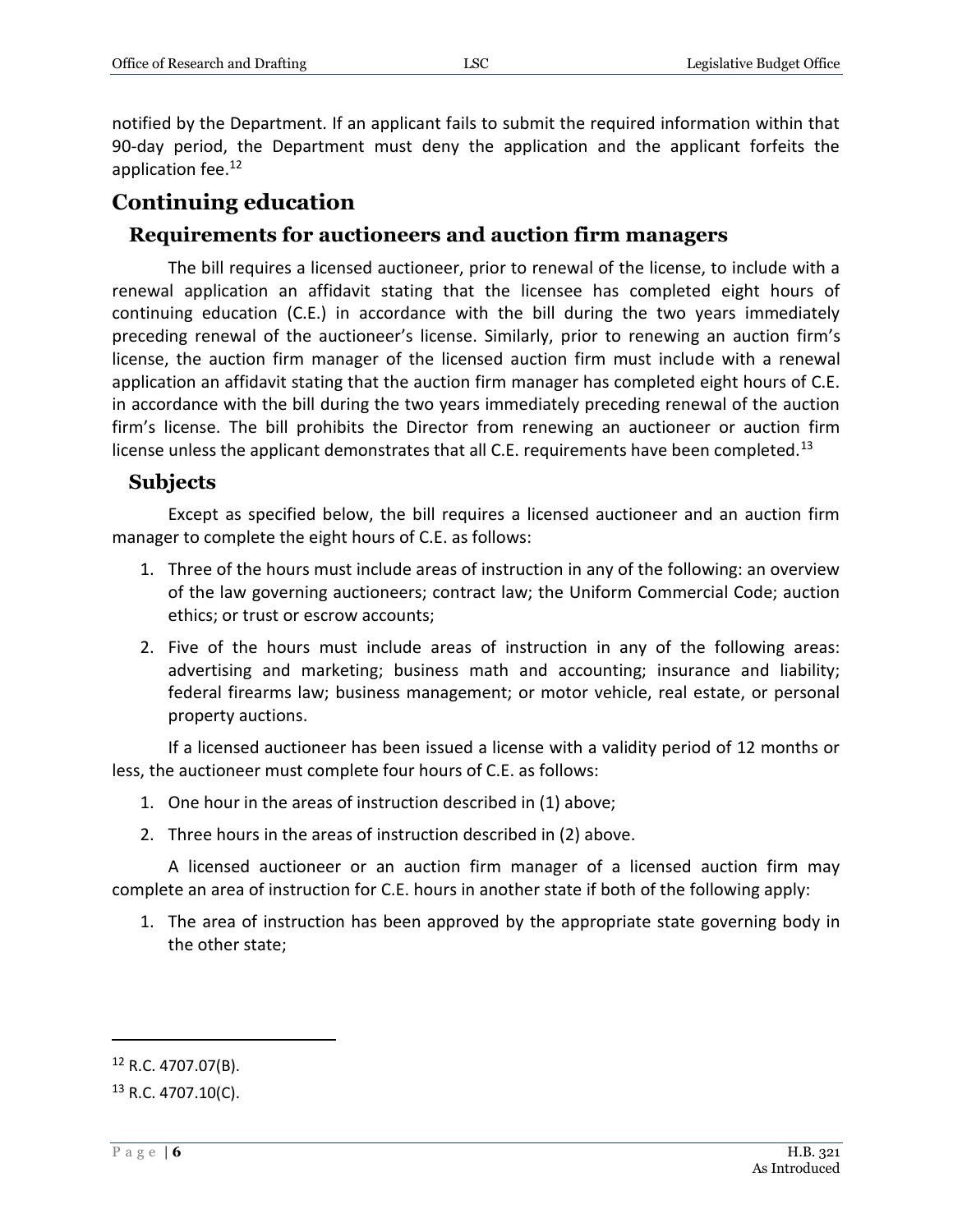2. The Director and the Ohio Auctioneers Commission approve the completion of the area of instruction by the auctioneer or auction firm manager in the other state.<sup>14</sup>

#### **License suspension**

The bill specifies that an auctioneer license or auction firm license is automatically suspended if the Director determines that a licensed auctioneer or the auction firm manager of a licensed auction firm has failed to complete the C.E. requirements and has falsified the affidavit submitted in accordance with the bill.

An auctioneer license or auction firm license is automatically suspended on the date on which the Director makes the determination. The Director must provide the offending licensee with an opportunity for an administrative hearing on the suspension in accordance with the Administrative Procedure Act.

If a license is suspended, both of the following apply:

- 1. The auctioneer or auction firm manager of the auction firm must provide proof of completion of the C.E. requirements within 180 days after the suspension is issued; and
- 2. If the auctioneer or auction firm manager fails to submit the proof within that time period, the license is automatically revoked. The Director must provide the former licensee with an opportunity for an administrative hearing on the revocation in accordance with the Administrative Procedure Act.

If an auctioneer or auction firm license is revoked, the bill prohibits the former licensee from applying for a new license earlier than one year after the revocation. The applicant must comply with all requirements for the issuance of a new auctioneer or auction firm license.<sup>15</sup>

#### **Continuing education providers**

The bill requires the Ohio Auctioneers Commission to oversee continuing education courses of study that are offered by continuing education providers. Specifically, the bill requires the Commission to do all of the following:

- 1. Establish requirements and standards for courses of study;
- 2. Triennially review the courses offered by continuing education providers to determine if the courses comply with the bill's requirements and standards; and
- 3. Approve or deny approval to continuing education providers. (The Commission must approve providers that comply with the bill's requirements and standards.)

Current law grants similar oversight to the Commission over courses of study in auctioneering and the institutions that offer those courses.<sup>16</sup>

<sup>14</sup> R.C. 4707.101.

<sup>15</sup> R.C. 4707.153.

 $16$  R.C. 4707.04(B).